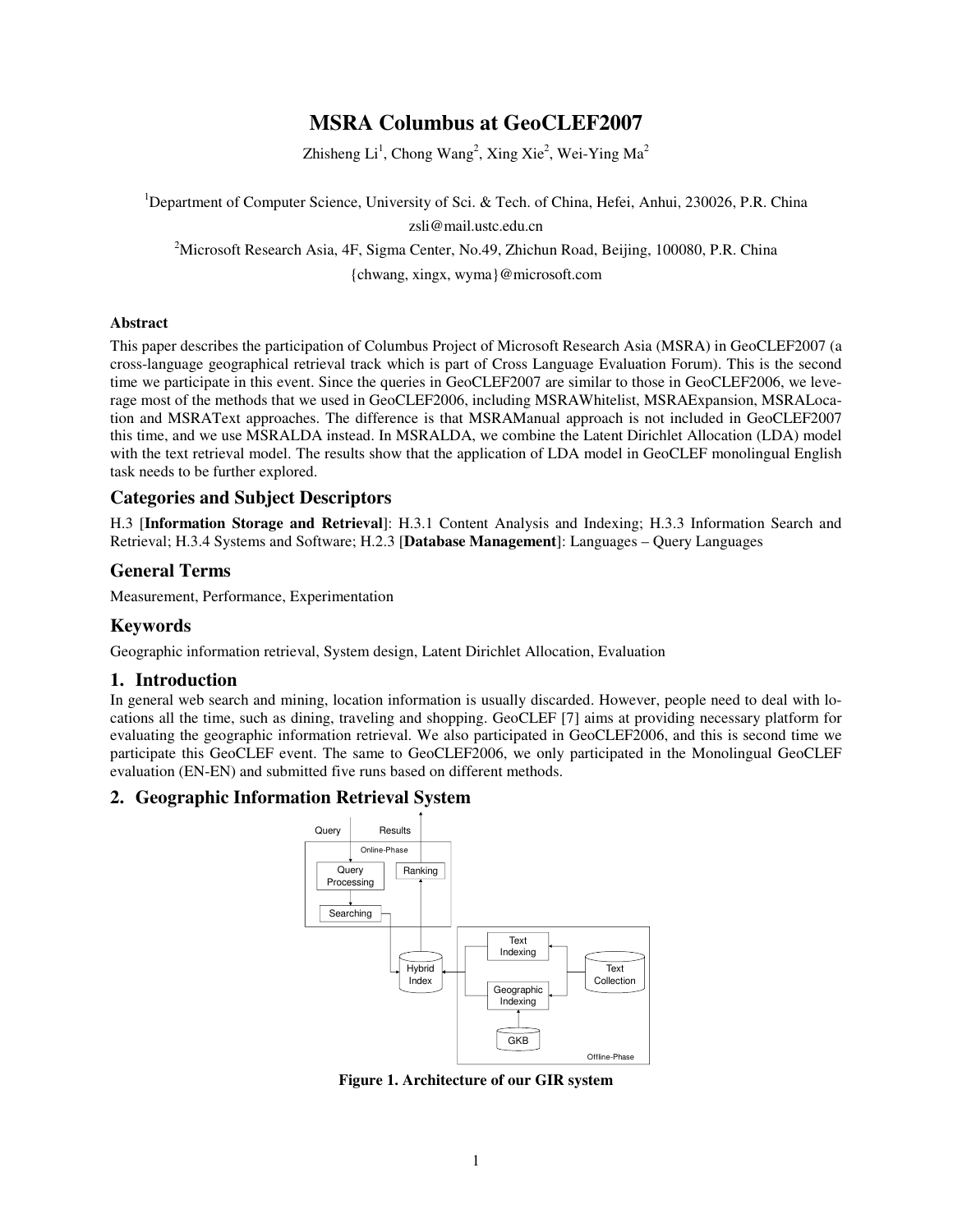Figure 1 is the system flow of our GIR system used in GeoCLEF2007. Our geographic information retrieval system is mainly composed of geo-knowledge base, location extraction module, geo-focus detection module, queryprocessing module, geo-indexing module and geo-ranking module. We will describe these modules in the following sections.

## **2.1 Geographic Knowledge Base**

The Geographic Knowledge Base (GKB) we use is the same as that used in the last year. We use an internal geographic database as our basic gazetteer. This gazetteer contains basic information about locations all over the world, including location name, location type, location importance and hierarchical relationship between locations. We utilize this gazetteer to extract locations, to disambiguate locations and detect focuses of documents. Besides this gazetteer, we also use some other resources to improve the performance, including stop word list, person name list, white list and location indicator list. The method to generate the stop word list can be found in our report last year [12]. The white list and location indicator list is maintained manually, while the person name list is downloaded from the Internet. Finally we integrated all these resources as a GKB.

## **2.2 Location Extraction Module**

Location Extraction module aims to extract locations and also disambiguate them from unstructured text. It is used in the query processing module and geo-indexing module. We manually composed the rules to address this task. It includes several parts: text parsing, geo-parsing, geo-disambiguating and geo-coding. For more details, please see our reports last year [12].

## **2.3 Geographic Focus Detection Module**

When the locations' exact positions are determined, we want to get the focus of the documents. We adopted the algorithm described in [5]. Its main idea is to accumulate the score of each node in the hierarchical tree from bottom to up, and to sort all the nodes whose score are not equal to zero. Then we can get a list of focuses about the documents. The location with the biggest score is the most possible focus. For example, a document, mainly talking about Redmond economics, also has mentioned Seattle economics and the focus of the document is Redmond.

## **2.4 Query Processing Module**

GeoCLEF2007 topics are structured topics, in which they contain topic numbers, topic-titles, topic-descriptions and topic-narratives. They don't provide explicit locations and relationships, so we need to parse the queries first and identify the geographic references, e.g. the textual terms, spatial relationships and the locations, from the different parts of the topics. But some topics are hard to be parsed. For example, "Lakes with monsters", "Rivers with floods", they don't contain explicit locations in the topics. For other examples, "Sport events in the French speaking part of Switzerland", "F1 circuits where Ayrton Senna competed in 1994", these human-language style queries are too difficult for machines to understand. Therefore, we designed three schemes to process the topics: automatic extraction, pseudo feedback and man-made whitelist.

- 1. Automatic extraction. We use the location extraction module to extract locations and get coordinates. To identify the relationships, e.g. "in", "near", we design a simple relationship matching program by adopting a rulebased approach. Except locations and relationships, we regard the left parts in the query-title as the text keyword. In such a way, we can handle topics containing explicit locations, e.g. "Damage from acid rain in northern Europe", "OSCE meetings in Eastern Europe".
- 2. Pseudo Feedback. For topics which don't contain explicit locations, we use pseudo feedback technique to expand the queries. We do this in the following steps. First, we search the topic title in our search engine to get the top-N documents (here we set  $N = 100$ ), then we use the location extraction module to extract the locations from these documents and select the most frequent ones (the top 10 ones in our experiments). Finally, we use the selected ones as the locations for the queries.
- 3. Manual expansion. For the topics like "Whisky making in the Scottish Islands", "Water quality along coastlines of the Mediterranean Sea", though they contain location names in the titles, it is still difficult to identify the precise locations from these imprecise names, e.g. the coastlines of the Mediterranean Sea, the Scottish Islands. We expand them to exact locations manually by looking up in our geographic base as the location whitelist.

After processing the topics, we obtain the textual terms, spatial relationship and locations of the topics and send them to our GIR system.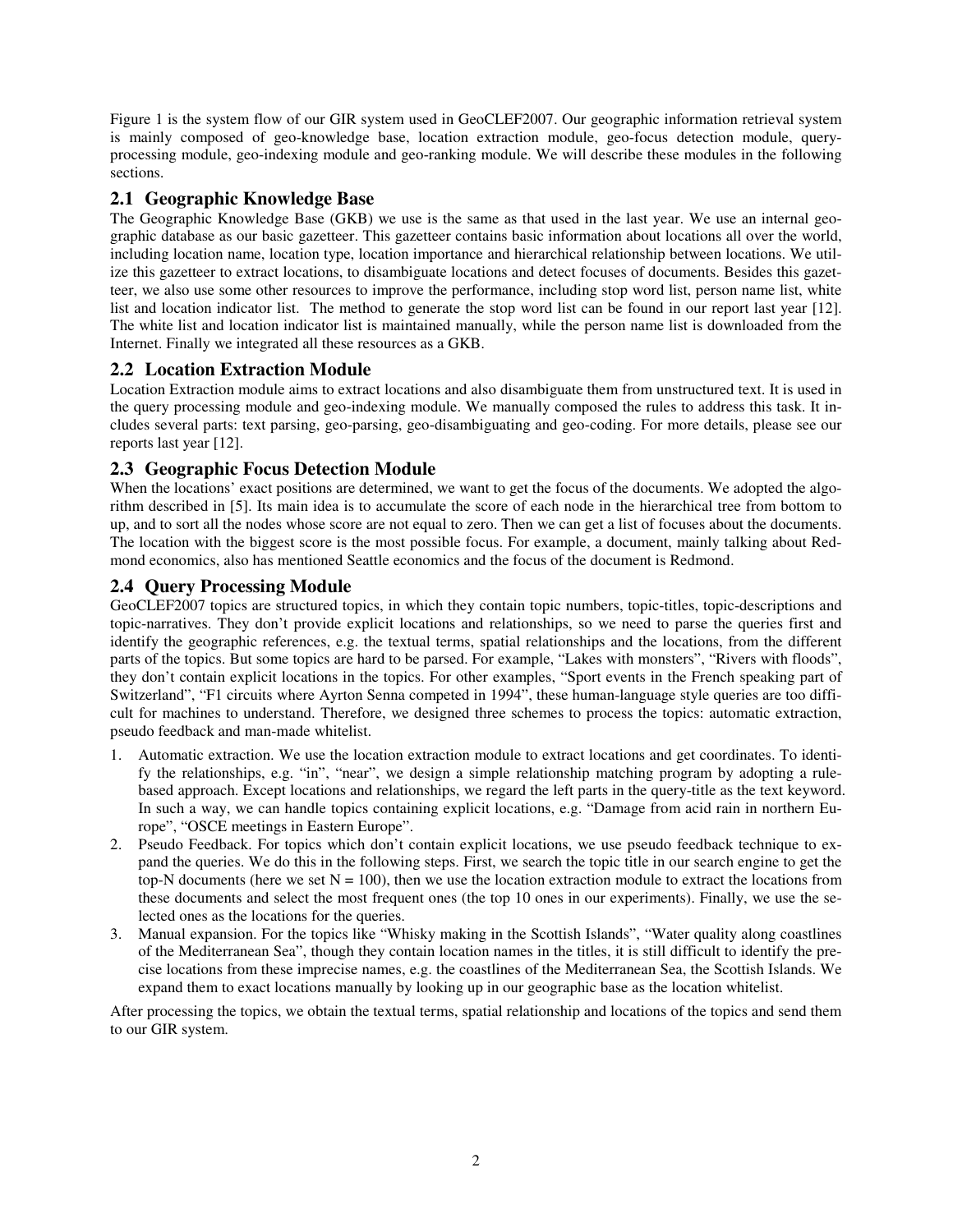#### **2.5 Geo-Indexing Module**

We use a hybrid indexing schema in our GIR system, which contains two parts: text index and geo-index. In our system, explicit locations and implicit locations [9] are indexed together and different geo-confidence scores are assigned to them. The advantage of this mechanism is that no query expansion is necessary and implicit location information can be computed offline for fast retrieval. In our system, we adopt two types of geo-indexes: one is called focus-index, which utilizes the inverted index to store all the explicit, and implicit locations of documents; the other is called grid-index, which divides the surface of the Earth into  $1000 \times 2000$  grids. The documents will be indexed by these grids according to their focuses. For more details, please see our reports last year [12].

#### **2.6 Geo-Ranking module**

For the ranking module, we adopt IREngine, developed by MSRA, as our basic search engine. Then we integrated the geo-ranking module into it. To test the effectiveness of different methods, we totally designed three kinds of ranking algorithms: 1) pure textual ranking. Its basic ranking function is BM25; 2) linearly combining the text relevance and the geo-relevance; 3) linearly combing the text relevance and the LDA relevance.

#### *2.6.1 Geo-based Model*

In the second scheme, we retrieve a document list with geo-relevance from the geo-index by looking up the geographic terms. That is, for the focus-index, the matched docID list can be retrieved by looking up the locationID in the inverted index. For the grid-index, we can get the docID list by looking up the grids that the query location covers. We first retrieve two lists of documents relevant to the textual terms and the geographical terms respectively, and then merge them to get the final results. For re-ranking, we used a combined ranking function  $R_{combined} = R_{text} \times$  $\lambda + R_{geo} \times (1 - \lambda)$ , where  $R_{text}$  is the textual relevance score and  $R_{geo}$  is the geo-relevance score. Experiments show that textual relevance scores should be weighted higher than geo-relevance scores ( $\lambda = 0.8$  In our experiments).

#### *2.6.2 LDA-based Model*

For the third scheme, we explored the Latent Dirichlet Allocation model in our GeoCLEF2007 experiments. Latent Dirichlet Allocation (LDA) model [10] is a semantically consistent topic model. In LDA, the topic mixture is drawn from a conjugate Dirichlet prior that remains the same for all documents. The graphical model of LDA is shown in Figure 2.



**Figure 2. Graphical representation of LDA model.** 

The generative process for LDA can be stated as follows:

For each text document  $d$ :

- 1. Choose  $\theta \sim Dirichlet(\alpha)$ .
- 2. For each word  $w_n$  in document d:
	- a. Choose a topic  $z_n \sim Multinomial(\theta)$ .
	- b. Choose a word  $w_n \sim p(w_n | z_n, \beta)$ , which is a topic-specific multinomial probability distribution.

Thus, the likelihood of generating a corpus  $D = \{d_1, d_2, ..., d_M\}$  is:

$$
P(D|\alpha, \beta) = \prod_{m=1}^{M} \int p(\theta_m|\alpha) \left( \prod_{n=1}^{N_m} \sum_{z_{mn}} p(z_{mn}|\theta_m) p(w_{mn}|z_{mn}, \beta) \right) d\theta_m
$$

The LDA model is represented as a probabilistic graphical model. Compared to the probabilistic Latent Semantic Indexing model (pLSI) [11], LDA processes fully consistent generative semantics by treating the topic mixture dis-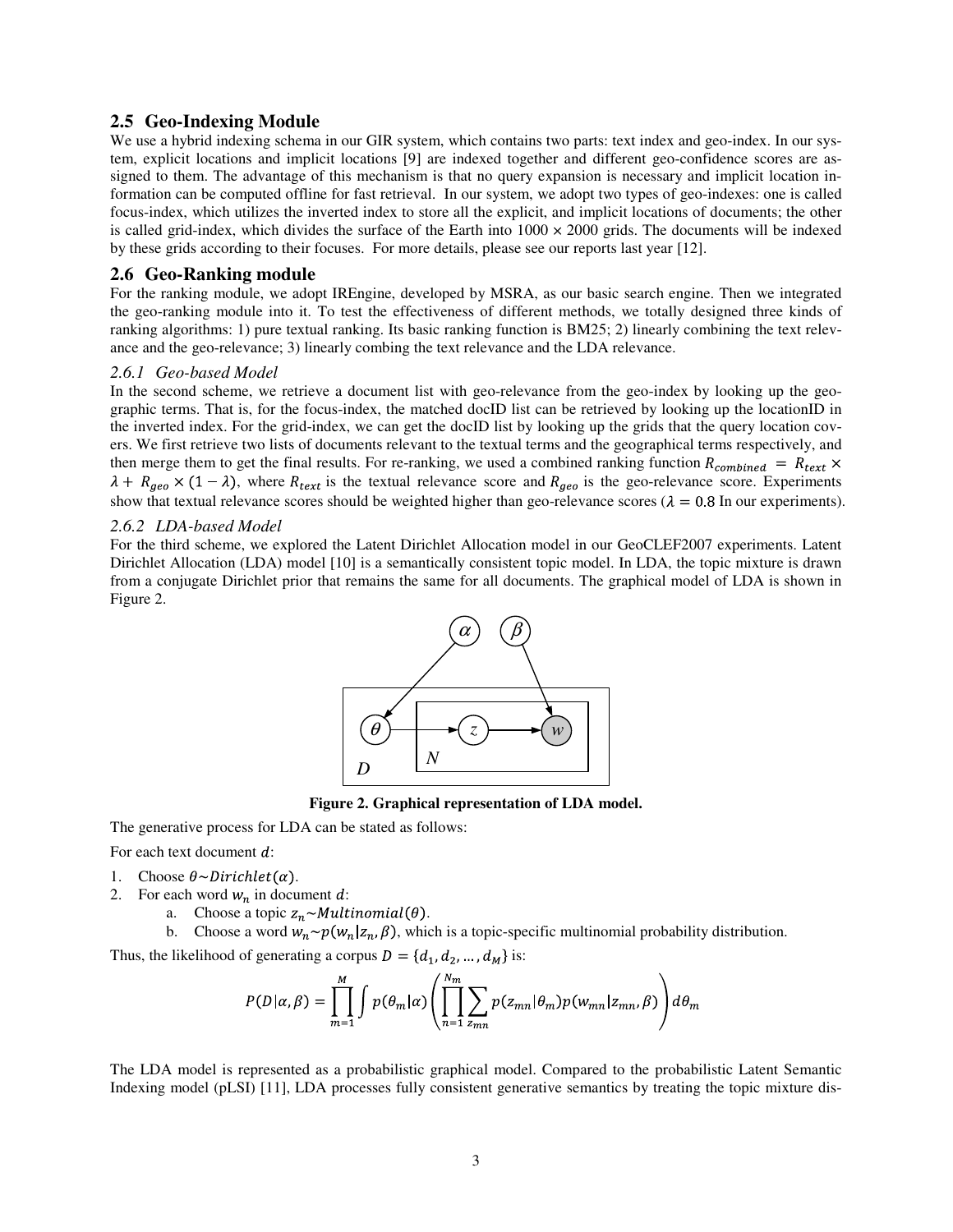tribution as a  $K$ -parameter hidden variable rather than a large set of individual parameters which are explicitly linked to the training set. Thus LDA overcomes the overfitting problem and has the fully generative process for new documents.

In [13], Xing et al. discussed the application of LDA in ad hoc retrieval. We use the similar approach for our geographic information retrieval task in GeoCLEF2007, which allows us to compute a probability a query given a document using LDA model. That is each document is scored by the likelihood of its model generating a query  $Q$ ,

$$
P(Q|d) = \prod_{q \in Q} P(q|d)
$$

where *d* is a document model, *Q* is the query and *q* is a query term in *Q*.  $P(Q|d)$  is the likelihood of the document model generating the query terms under the "bag-of-words" assumption that terms are independent given the documents. In our experiment, we use LDA model as the document model.

After we computed the  $P_{lda}(Q|d)$ , we selected the top 1000 documents with the highest  $P_{lda}(Q|d)$  for each query. We also use our text search engine to retrieve top 1000 documents respectively. Then we merged these two document-lists. If one document in both of the list, we used a combined score function  $R_{combined} = R_{text} \times \lambda + P_{lda} \times$  $(1 - \lambda)$ , where  $R_{text}$  is the textual relevance score and  $P_{lda}$  is the LDA model probability (here we set  $\lambda = 0.5$ ). Both scores are normalized. Otherwise, we computed a new score for the document by multiplying a decay factor 0.5. Finally we re-ranked all these documents by the new scores and selected the top 1000 ones as result.

#### **3. Monolingual GeoCLEF Experiments (English - English)**

In Table 1, we show all the five runs submitted to GeoCLEF. When the topic field is "Title", we just use the title element of the topic to generate the query of the run. When the topic field is "Title + Description", this means that the title and desc are both used in the run. When the topic field is "Title + Description + Narrative", this means that title, desc and narr are all used. And the "Description" field in Table 1 gives a simple explanation of the methods used in the runs. Priorities are assigned by us, where priority 1 is the highest and 5 the lowest.

| $Run-ID$              | Topic Fields                    | Description                                                 | Priority |
|-----------------------|---------------------------------|-------------------------------------------------------------|----------|
| <b>MSRALDA</b>        | Title                           | Combining LDA Model                                         |          |
| <b>MSRAWhiteList</b>  | Title + Description             | using geo knowledge base and manual query con-<br>struction | -2       |
| <b>MSRAE</b> xpansion | Title + Description             | using query expansion                                       | 3        |
| <b>MSRAL</b> ocation  | Title                           | without geo knowledge base and query expansion              | 4        |
| <b>MSRAText</b>       | Title + Description + Narrative | using pure text                                             |          |

**Table 1. Run information** 

In MSRALDA, we used the title elements to generate the queries. Then we used the LDA-based model described in section 2.6.2 to select 1000 documents for each query. In MSRAWhiteList, we used the Title and Desc elements of the topics to generate the queries. For some special queries, e.g. "Scottish Islands", "coastlines of the Mediterranean Sea", we cannot get the exact locations directly from our gazetteer, so we utilized the GKB to get the corresponding geo-entities. Then we can make a whitelist manually for the geo-terms of these queries. In MSRAExpansion, we generated the queries with title and desc elements of the topics. Different from MSRAWhiteList, the queries were automatically expanded based on the pseudo-feedback technique. First we used the original queries to search the corpus. Then we extracted the locations from the returned documents and calculated the times each location appears in the documents. Finally we got the top 10 most frequent location names and combined them with the original geoterms in the queries. In MSRALocation, we used the title elements of the topics to generate the queries. And we do not use geo knowledge base or query expansion method to expand the query locations. We just utilize our location extraction module to extract the locations automatically from the queries. In MSRAText, we generated the queries with title, desc and narr elements of the topics. We just utilized our pure text search engine "IREngine" to process the queries.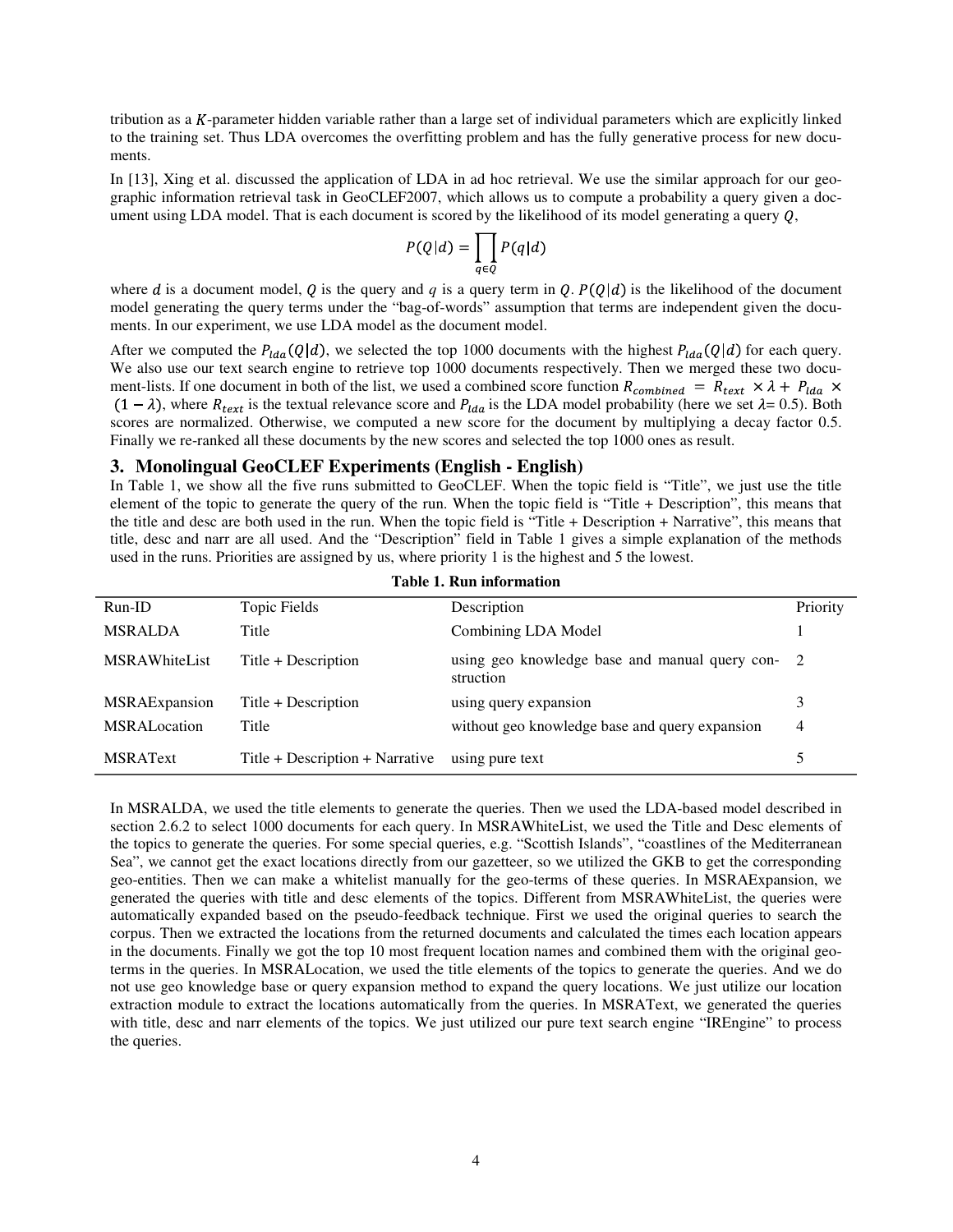

**Figure 3. Standard recall levels vs mean interpolated precision for all five runs** 

Figure 3 and Table 2 show the results of MSRA Columbus on the GeoCLEF monolingual English task. MSRAText run achieves the best precision in our results. The precision of MSRALDA run decreases after combing the LDA model with the pure text model. As the same as GeoCLEF2006, the performance of MSRAExpansion is the lowest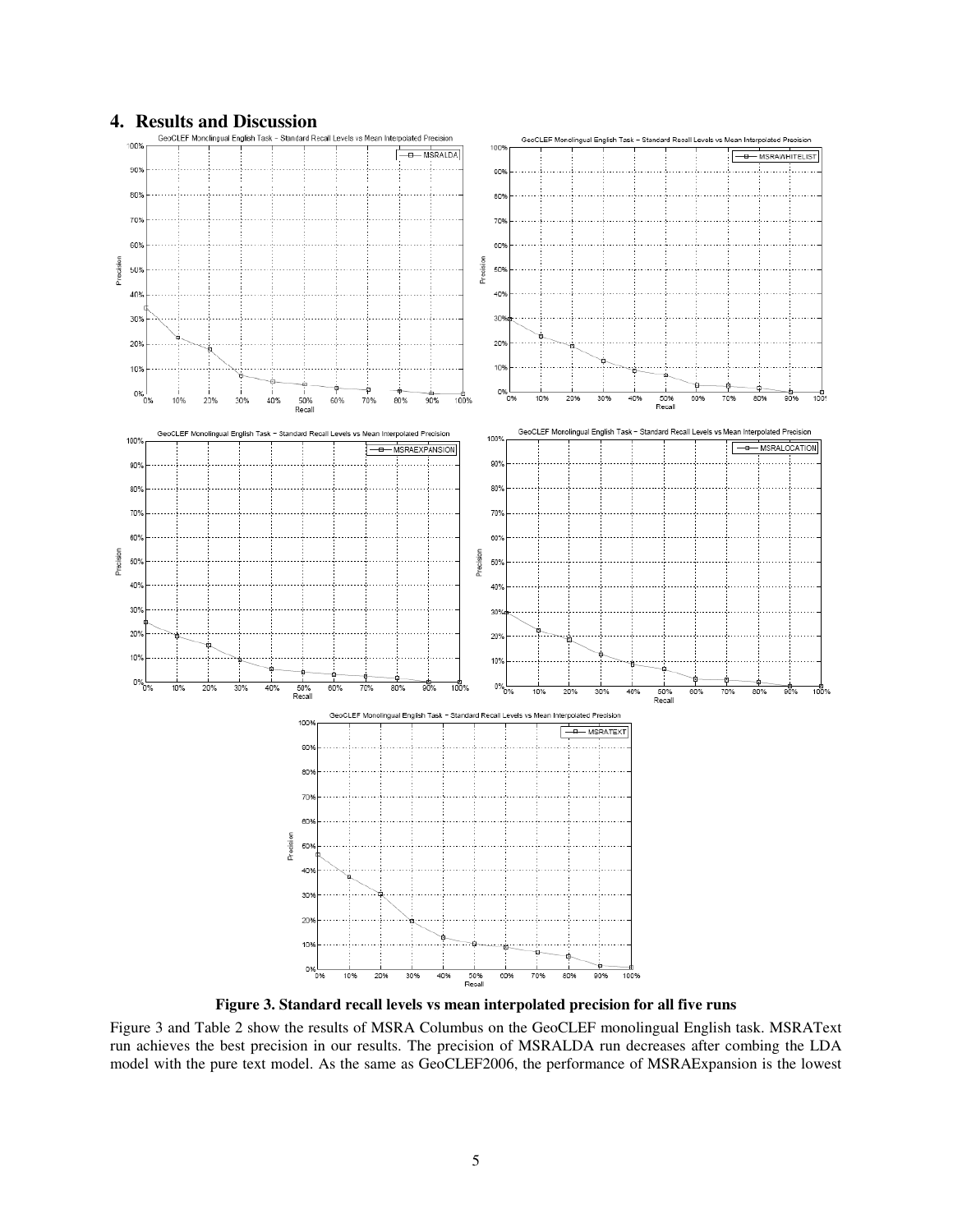among the five runs, because many unrelated locations are added to new topics after pseudo feedback for some topics.

From Table 2, we can see that MSRALDA drops the performance significantly compared with MSRAText by about 7.6% in MAP. This indicates that linearly combining LDA model with text model does not work well. The reason may be that we haven't tune the parameter to be the best or linear combination is not a good choice.

Though the MAP of MSRALDA is lower than MSRAText, it still outperforms the latter one in some cases. For example, for the 10.2452/53-GC "Scientific research at east coast Scottish Universities", MSRAText just retrieves 39 relevant documents, while MSRALDA retrieves 43 relevant ones (The number of relevant documents is 64). For 10.2452/65-GC "Free elections in Africa", MSRAText retrieves 59 relevant documents and MSRALDA retrieves 74 (The number of relevant documents is 93). And we can see that the standard deviation of MSRALDA is just 0.09, lower than MSRAText. This indicates that MSRAText performs badly in some cases while MSRALDA performs more stably.

MSRAWhiteList and MSRALocation achieve similar MAP with each other, about 8.6%. Their MAPs are much lower than MSRAText by about 6.5% and just a little better than MSRAExpansion. Different from the results of GeoC-LEF2006, automatic location extraction and manual expansion don't bring improvements.

| Table 2. MAP & Standard Deviation for five runs |          |                           |  |
|-------------------------------------------------|----------|---------------------------|--|
| RUN-ID                                          | MAP      | <b>Standard Deviation</b> |  |
| <b>MSRALDA</b>                                  | $7.51\%$ | 0.090                     |  |
| <b>MSRAWhiteList</b>                            | 8.61%    | 0.145                     |  |
| <b>MSRAE</b> xpansion                           | 7.01%    | 0.134                     |  |
| <b>MSRAL</b> ocation                            | 8.61%    | 0.145                     |  |
| <b>MSRAText</b>                                 | 15.19%   | 0.197                     |  |

#### **5. Conclusions**

We conclude that the application of LDA model in GeoCLEF monolingual English task needs to be further explored. Another conclusion is that automatic location extraction from the topics does not improve the retrieval performance, even decrease it sometimes. The third conclusion is the same as last year. That is automatic query expansion by pseudo feedback weakens the performance because the topics are too hard to be handled and many unrelated locations are added to new topics. Obviously, we still need to improve the system in many aspects, such as query processing, geo-indexing and geo-ranking.

#### **6. Reference:**

- [1] E. Amitay, N. Har'El, R. Sivan and A. Soffer. Web-a-where: Geotagging Web Content*.* SIGIR 2004.
- [2] Y.Y. Chen, T. Suel and A. Markowitz. Efficient Query Processing in Geographical Web Search Engines. SIG-MOD'06, Chicago, IL, USA.
- [3] B. Martins, M. J. Silva and L. Andrade. Indexing and Ranking in Geo-IR Systems. GIR'05, Bremen, Germany.
- [4] A.T. Chen. Cross-Language Retrieval Experiments at CLEF 2002. Lecture Notes in Computer Science 2785, Springer 2003.
- [5] C. Wang, X. Xie, L. Wang, Y.S. Lu and W.Y. Ma. Detecting Geographical Locations from Web Resources. GIR'05, Bremen, Germany.
- [6] M. Sanderson and J. Kohler. Analyzing Geographical Queries. GIR'04, Sheffield, UK.
- [7] GeoCLEF2007. http://ir.shef.ac.uk/geoclef/
- [8] C.B. Jones, A.I. Abdelmoty, D. Finch, G. Fu and S. Vaid. The SPIRIT Spatial Search Engine: Architecture, Ontologies and Spatial Indexing. Lecture Notes in Computer Science 3234, 2004.
- [9] Z. S. Li, C. Wang, X. Xie, X. F. Wang and W.Y. Ma. Indexing implicit locations for geographic information retrieval. GIR'06, Seattle, USA.
- [10] Blei, D. M., Ng, A. Y., and Jordan, M. I. 2003. Latent Dirichlet allocation. Journal of Machine Learning Research. 3:993-1022. Jan. 2003.